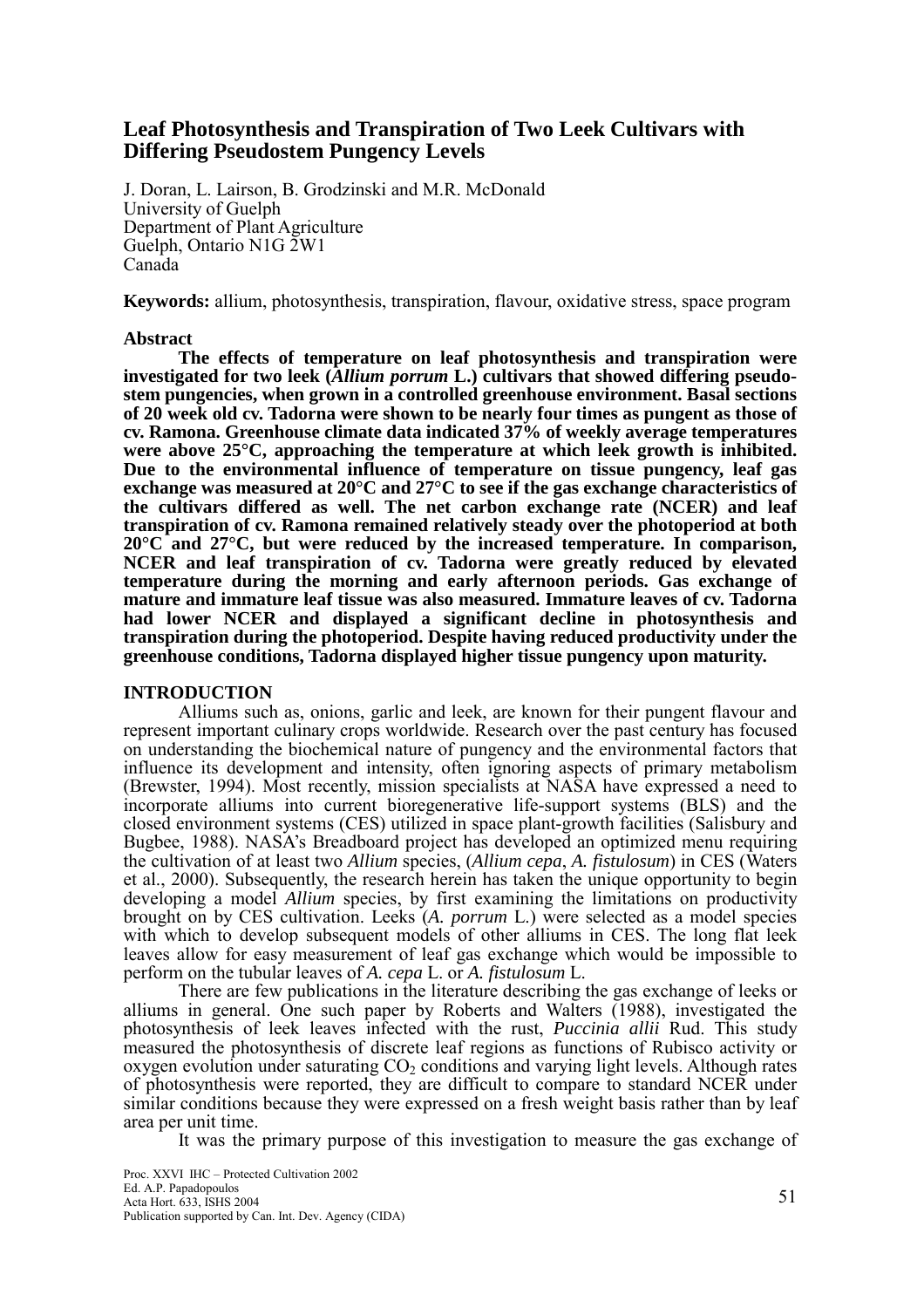leek leaves under controlled conditions and compare measured values to general reports of monocot  $C_3$  species. During a consecutive CES growth experiment, it was noticed that the greenhouse temperatures remained elevated for an extended period due to a ventilation malfunction during the growth season. As a result, a secondary purpose was to determine the effects of elevated temperature on the photosynthesis and leaf transpiration of both leek cultivars, assessments of productivity were conducted at an optimal (20°C) and inhibitory (27°C) growth temperature.

In addition to the primary gas exchange characteristics one parameter of pungency was monitored. The pungency of any typical allium is a product of genetic variability and environmental influence (Randle, 2000). Distinctive flavour agents arise from an enzymatic breakdown of alk(en)yl-L-cysteine sulfoxides (ACSO's) known as the flavour precursors. ACSO's react with alliinase  $(E.C. 1.1.1.27)$  when tissues are damaged and cytoplasmic and vacuolar contents mix. The reaction yields, ammonia, pyruvic acid and sulfenic acids, that further react to produce thiosulfinate derivatives (Schwimmer and Mazelis, 1963; Block 1985). It is known that the relative pungency of allium crops can be increased by conditions such as high temperature and drought stress (Brewster, 1997). Therefore, it was hypothesized that the elevated greenhouse temperatures may have increased the overall pungency in both cultivars. Traditionally, pungency is estimated by measuring the amount of enzymatically produced pyruvate (Schwimmer and Weston, 1961). In this investigation, pyruvate was determined via a colourmetric assay (DNPH), enzymatic hydrolysis (LDH) and liquid chromatographic method (HPLC) (see Materials and Methods). By subtracting a background pyruvate concentration, a relative pungency reading was determined.

## **MATERIALS AND METHODS**

### **Leek Cultivation**

Leeks were grown in the greenhouse at the University of Guelph, during the summer of 2001. Seedlings were started in the greenhouse on April 30, 2001. Two cultivars were selected for their moderate thrip resistance; cv. Tadorna (Stokes) and cv. Ramona (Bejo). Seedlings were transplanted into soilless promix, 2 seedlings per six inch pot, June 9. Greenhouse conditions were set to 20°C day, 15°C night, under a 12 hour photoperiod. An ebb and flow hydroponic system watered the crop twice per week with a modified Hoagland's solution, approx. 4:10:4 (N:P:K). The trial was sprayed with Lorsban for thrips when needed. Growth was monitored by fresh weight as well as leaf area and morphology: leaf number, leaf length and pseudostem width (full results not reported here).

### **Gas Exchange**

The primary gas exchange of mature  $4<sup>th</sup>$  or  $5<sup>th</sup>$  leaves was monitored over a 12 hour photoperiod using a leaf cuvette method (Jiao et al., 1996; Leonardos and Grodzinski, 2000) between the  $15<sup>th</sup>$  and  $20<sup>th</sup>$  week of growth. Greenhouse grown leeks were transferred to a CES growth chamber and acclimated to the desired conditions over night (50% RH, 20°C or 27°C). Artificial illumination (1000 µmol m<sup>-2</sup> s<sup>-1</sup>) was provided by three high pressure sodium lamps. Prior to illumination, leaves were gently clamped into the leaf cuvettes, approximately 30 cm from the leaf tip. Rates of photosynthesis and transpiration were then calculated as functions of enclosed leaf area, light intensity,  $CO<sub>2</sub>$ concentration, relative humidity and temperature. Comparisons of mature  $(3<sup>rd</sup>)$  and immature  $(8<sup>th</sup>)$  leaf tissues were also conducted. Newly emerging leaves were considered immature tissue. In all trials, each data point represents the mean of a five leaves with standard error.

## **Pungency Evaluation**

Relative pungency readings were measured using an enzymatic assay (LDH) (Schwimmer and Mazelis, 1963; Rabinkov et al., 1994), a colourmetric method (DNPH)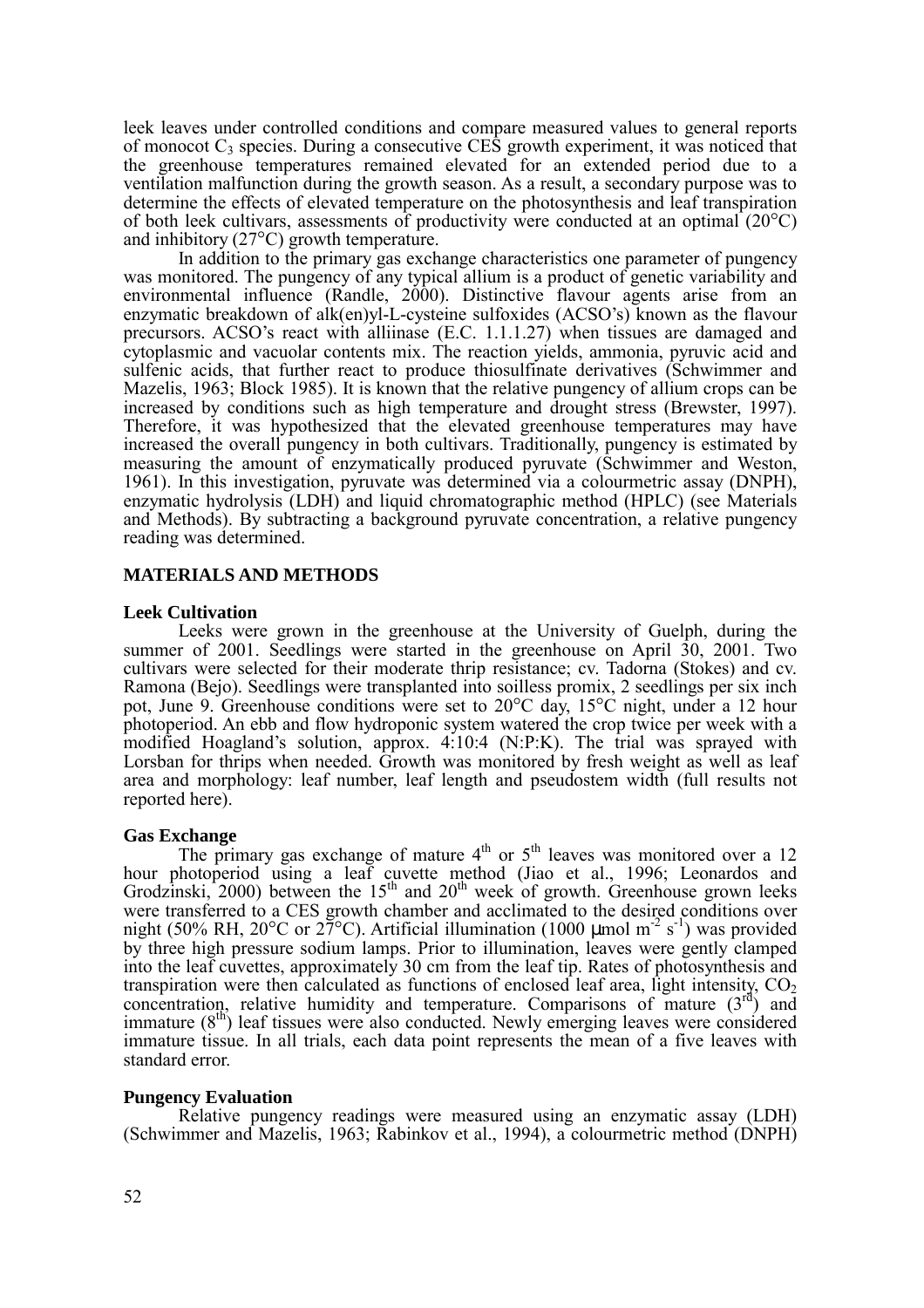modified from Schwimmer and Weston (1961) and a liquid chromatography protocol developed from Yoo and Pike (2001). Each separate assay provided a measure of background tissue pyruvate levels as well as enzymatically formed pyruvate from the catalysis of flavour precursors (ACSO's). Pseudostem tissue samples  $\left(\sim 1 \text{ g}, 1 \text{ cm from}\right)$  $\frac{1}{20}$  basal plate) were collected during the  $20<sup>th</sup>$  week of growth and bisected longitudinally, to allow pairing of background and foreground pyruvate determinations. A crude estimate of ACSO concentration was determined by subtracting out the background pyruvate concentration.

## **RESULTS AND DISCUSSION**

## **Leek growth and Pseudostem Pungency**

Greenhouse climate data revealed that the mean weekly noon greenhouse temperature was  $22.9^{\circ}\text{C} \pm 0.9$  (s.e.) over the entire growth season. However, during the first five months of growth and during the period that pungency was assessed, this weekly noon average was  $2\overline{4}$ .4°C  $\pm$  0.9 (s.e.). Overly high seasonal temperatures and a ventilation malfunction resulted in elevated greenhouse temperatures for most of the growing season. A closer examination of climatic data showed that 37% of the weekly noon temperature averages were greater than 25°C, 67% above 20°C. During this overly warm period, crude estimates of ACSO levels were made using three assays for the enzymatically produced pyruvic acid. The pseudostem regions of Tadorna were nearly four times as pungent as those of Ramona (Table 1), as assessed by all three methods. ACSO's are manufactured in the leaves and are slowly exported to the pseudostem region as the allium matures (Lancaster et al., 1989). Immature leaf tissues of onion seedlings have been shown to be of greater pungency than more mature tissue (Lancaster et al., 1986). Generally pungency decreases once maturity is reached (Lancaster et al., 1989). In this study, it was unclear if the differences in cultivar pungency were the result of genetic differences or an effect of elevated temperatures.

Under stressful conditions that promote oxidative damage to tissues, such as high temperature, gas exchange is inhibited and levels of antioxidants such as glutathione and ascorbate are increased (Hall and Rao, 1999). Glutathione is an intermediate in the synthesis of ACSO's (Lancaster et al., 1989). It may be speculated that higher glutathione levels might induce or boost ACSO production. In this sense, pungency responds to environmental stresses that cause oxidative damage to photosystems. Additional experiments are currently underway which will elucidate any connection between oxidative stress and pungency development.

The CES conditions resulted in leeks that had fresh weights three (cv. Ramona) to six (cv. Tadorna) times lower than field grown counterparts by the end of the season (data not shown). Narrow pseudostems and fewer leaves as compared to a field trial, resulted in a two (cv. Ramona) to four (cv. Tadorna) times reduction in leaf area (data not shown). Rhee et al. (1998) reported similar results for greenhouse grown leeks that took six months to reach maturity and never achieved field diameter. However, Ramona performed better under CES conditions and consistently showed morphological characteristics with greater magnitude, e.g. leaf number, pseudostem width. To investigate further, leaf gas exchange rates were measured for both cultivars under CES conditions.

## **Primary Gas Exchange**

Gas exchange rates were measured at two temperatures under select CES conditions to determine if elevated greenhouse temperatures could have been a factor in the observed growth suppression. Rates were measured at 20°C and 27°C, representing the optimum growth and the growth suppression temperatures for leeks (Brewster, 1994). Both cultivars experienced an overall reduction in gas exchange at 27°C. Integrated over the entire photoperiod, Ramona displayed a 19.1% reduction in carbon fixation and a 9.7% reduction in leaf transpiration, Tadorna showed a 14.2% reduction in carbon fixation and an increase of 1.9% in leaf transpiration at the elevated temperature. The contrasting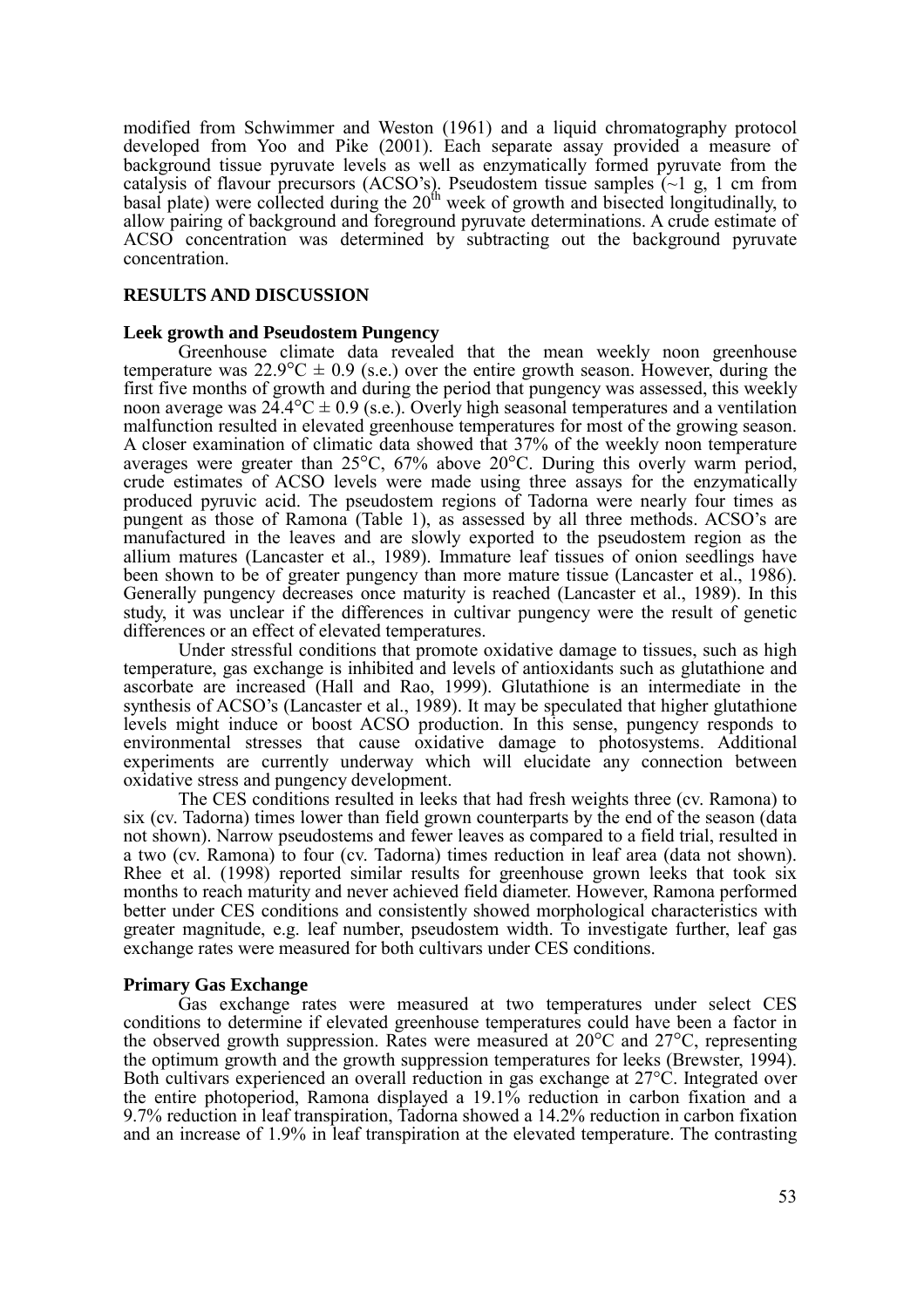effects of increased temperature on the photosynthesis (NCER) and leaf transpiration of the two leek cultivars can be seen in Figure 1. Cultivar Ramona was able to maintain nearly steady NCER and leaf transpiration at  $20^{\circ}$ C, approximately 15 to 16  $\mu$ mol CO<sub>2</sub> m<sup>-2</sup>  $s<sup>-1</sup>$  and 2.2 mmol H<sub>2</sub>O m<sup>-2</sup> s<sup>-1</sup>. At 27<sup>o</sup>C the NCER dropped to values between 12 to 13  $\mu$ mol CO<sub>2</sub> m<sup>-2</sup> s<sup>-1</sup>. Leaf transpiration was also reduced - typical values were in the range of 1.9 to 2.1 mmol  $H_2O$  m<sup>-2</sup> s<sup>-1</sup>, showing a modest peak during the noon and 4pm period. In contrast, cv. Tadorna had initial NCER values of  $14 \mu$ mol  $CO_2$  m<sup>-2</sup> s<sup>-1</sup> at  $20^{\circ}$ C, which declined slowly over the day to around  $12 \mu$ mol  $CO_2$  m<sup>-2</sup>  $\frac{1}{5}$ <sup>-1</sup>. Leaf transpiration of Tadorna followed a similar trend, 2.0 down to  $1.5 \mu$ mol  $CO_2$  m<sup>-2</sup> s<sup>-1</sup>. At 27°C, the initial NCER  $(-10.8 \text{ µmol CO}_2 \text{ m}^{-2} \text{ s}^{-1})$  was greatly decreased but the leaves were able to recover by the end of the day to a rate comparable to the 20°C plants. Leaf transpiration followed a similar trend, rising from 1.8 to 1.9 mmol  $H_2O$  m<sup>-2</sup> s<sup>-1</sup> by the end of the photoperiod. A direct comparison of the two cultivars revealed that Ramona fixed 13.2% more carbon than Tadorna at 20°C, and 8% more at 27°C.

The photosynthesis and leaf transpiration of immature and mature leaf tissue were compared (Fig. 2). Immature leaves ( $8<sup>th</sup>$  leaf) were observed to be lacking a fully developed waxy cuticle. They tended to be pale yellow-green in colour and flaccid as compared to the rigid mature leaves that had fully developed waxy cuticles and were dark blue-green. Mature leaf tissue maintained a steady rate of photosynthesis and leaf transpiration during the 9 am to 3 pm period, ~14 µmol  $CO_2$  m<sup>-2</sup> s<sup>-1</sup> and 2 µmol  $CO_2$  m<sup>-2</sup>  $s^{-1}$  respectively. Gas exchange values of immature leaf tissue declined from ~11 to 6 µmol  $CO<sub>2</sub>$  m<sup>-2</sup> s<sup>-1</sup> and 2 to 0.8 mmol H<sub>2</sub>O m<sup>-2</sup> s<sup>-1</sup> over the same time period.

Overall, the NCER reported for the leeks in this study are comparable to other monocot  $C_3$  species measured under similar conditions. Lawlor (1987) reports a range of carbon fixation rates between 8 and 30  $\mu$ mol CO<sub>2</sub> m<sup>-2</sup> s<sup>-1</sup> for typical C<sub>3</sub> plants. The leek cultivars assessed in this study fall about the middle to lower end of this range. However, Ramona maintained steady gas exchange throughout the day even at the elevated temperature and fixed 8% more carbon at the inhibitory growth temperature than Tadorna. This could explain the morphological differences observed between the two cultivars. Overall, the elevated greenhouse temperatures inhibited the growth of Tadorna more than Ramona. When greenhouse temperatures were high, Tadorna spent the greater part of the day photosynthesizing at a much reduced rate. In a study by Rhee et al. (1998), immature leek leaves were shown to have underdeveloped waxy cuticles which promoted drying of the leaf tips when directly exposed to an aerial environment. This could explain the sharp decline in leaf transpiration and NCER of immature leaf tips observed displayed in Figure 2.

### **CONCLUSION**

In summary, the results reported here represent the first detailed examinations of the effects of temperature on the leaf photosynthesis and transpiration of leeks. In addition, this is also a step towards establishing *A. porrum* L. as a model species with which to study other alliums desired in the space program. If a relationship exists between oxidative stress to photosynthetic tissues and induction of antioxidant pathways and ACSO production, this study represents a first step in establishing a relationship between C fixation and flavour production because it outlines photosynthetic activity in a model *Allium* species grown in controlled environments. Such a relationship may lead to new allium cultivation practices that could control crop pungency.

### **Literature Cited**

Block, E. 1985. The Chemistry of onion and garlic. Scientific American 252.

Brewster, J.L. 1994. Onions and Other Vegetable Alliums. In: Crop Production in Horticulture, CAB International, Wallingford.

Hall, D.O. and Rao, K.K. 1999. Photosynthesis: sixth edition. Cambridge University Press, Cambridge, UK.

Jiao, J., Leonardos, E.D. and Grodzinski, B. 1996. Approaches to measuring plant bio-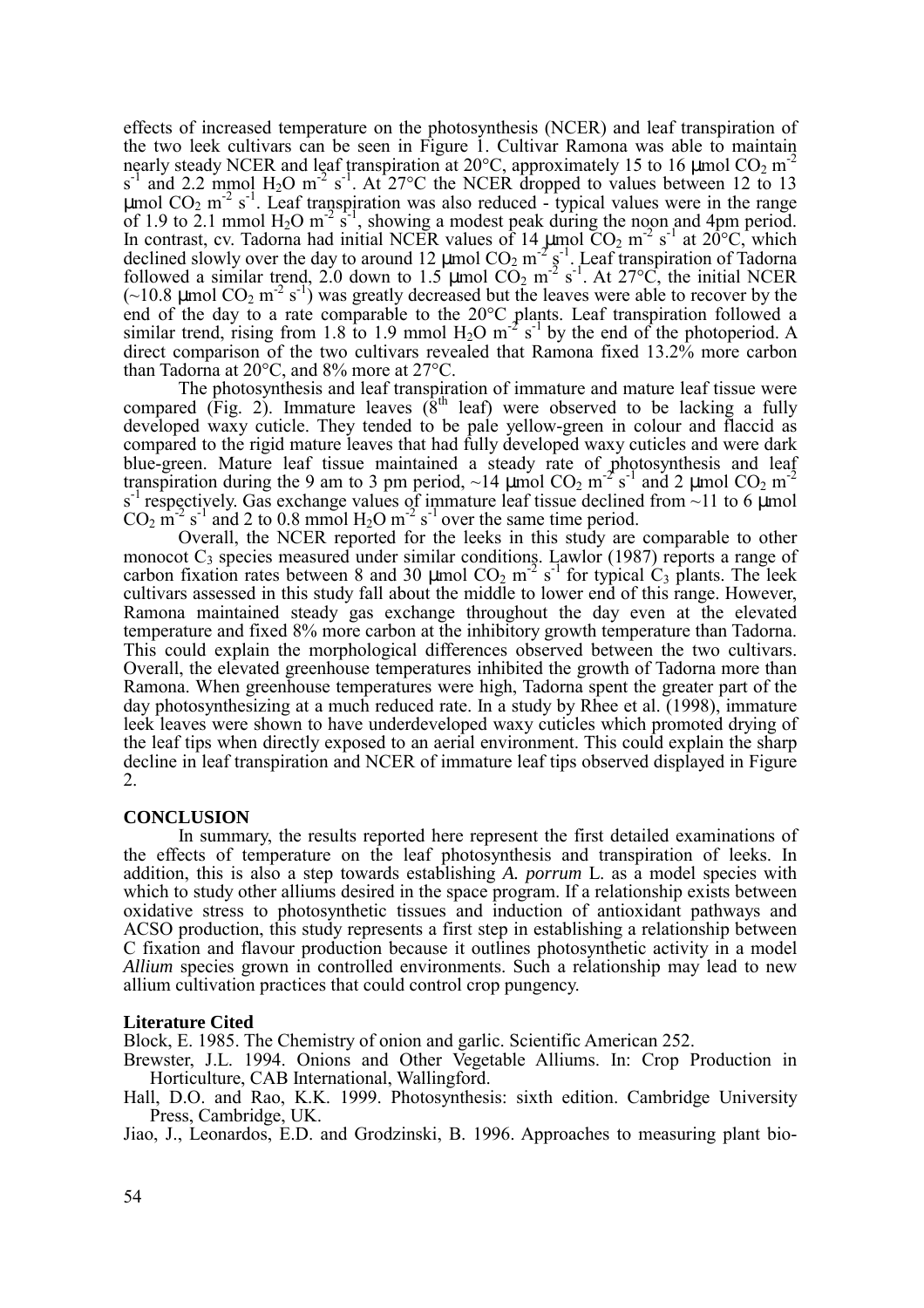productivity and growth. In: M. Pessarakli (ed.), Handbook of Photosynthesis, Marcel Dekker, Inc., New York.

- Leonardos, E.D. and Grodzinski, B. 2000. Photosynthesis, immediate export and carbon partitioning in source leaves of C3, C3-C4 intermediate and C4 *Panicum* and *Flaveria* species at ambient and elevated  $CO<sub>2</sub>$  levels. Plant Cell and Environment 23:839-851.
- Lancaster, J.E., Reynolds, P., Shaw, M.L., Dommisse, E. and Monro, J. 1989. Intracellular localization of the biosynthetic pathway to flavour precursors in onion. Phytochemistry 28(2):461-464.
- Lancaster, J.E., McCallion, B.J. and Shaw, M.L. 1986. The dynamics of the flavour precursors, the S-alk(en)yl-L-cycteine sulphoxides, during leaf blade and scale development in the onion (*A. cepa* L.). Physiol. Plant. 66:293.
- Lawlor, D.W. 1987. Photosynthesis of leaves. p.217-241. In: Photosynthesis: Metabolism, Control and Physiology. John Wiley and Sons Inc., New York.
- Rabinkov, A., Zhu, X., Grafi, G., Galili, G. and Mirelman, D. 1994. Alliin lyase (alliinase) from garlic (*Allium sativum*) biochemical characterization and cDNA cloning. Applied Biochem. Biotechnol. 48:149-171.
- Randle, W.M. 2000. From the beginning, it was all about flavour. Proc.  $3<sup>rd</sup>$  Intl. Symposium on Edible Alliaceae: Alliums 2000, Athens, Georgia, Oct. 30 to Nov. 3, 2000. p.86-89.
- Rhee, Y., Hlousek-Radojcic, A., Ponsamuel, J., Liu, D. and Post-Beittenmiller, D. 1998. Epicuticular wax accumulation and fatty acid elongation activities are induced during leaf development of leeks. Plant Physiol. 116:901-911.
- Roberts, A.M. and Walters D.R. 1988. Photosynthesis in discrete regions of leek leaves infected with the rust, *Puccinia allii*. Rud. New Phytol. 110:371-376.
- Salisbury, F. and Bugbee, B. 1988. Plant productivity in controlled environments. Hort. Sci.  $23(2)$ .
- Schwimmer, S. and Mazelis, M. 1963. Characterization of alliinase of *Allium cepa* (onion). Archives of Biochemistry and Biophysics 100:66-73.
- Schwimmer, S. and Weston, W.J. 1961. Enzymatic development of pyruvic acid in onion as a measure of pungency. J. Agric. Food Chem. 9:301-304.
- Waters, G., (Cloutier, G.), Olabi, O., Hunter, J.B. and Dixon, M.A., 2000. Section 2: Quantification of the size, cost and composition of higher plant food chambers. CSA Contract Report 9F008-0-0184.
- Yoo, K.S. and Pike, L.M. 2001. Determination of background pyruvic acid concentrations in onions, *Allium* species and other vegetables. Scientia Hort. 89:249-256.

### **Tables**

| Table 1. Comparison of pseudostem tissue pungency by cultivar and pyruvate assessment |  |  |  |
|---------------------------------------------------------------------------------------|--|--|--|
| method of two leek cultivars at 20 weeks of age.                                      |  |  |  |

| Cultivar | LDH Enzymatic Assay                     | <b>DNPH Colourmetric</b>                | <b>HPLC</b> Assay for                   |
|----------|-----------------------------------------|-----------------------------------------|-----------------------------------------|
|          | for Pungency                            | Assay for Pungency                      | Pyruvic Acid                            |
|          | $(\mu \text{mol/g FW} \pm \text{s.e.})$ | $(\mu \text{mol/g FW} \pm \text{s.e.})$ | $(\mu \text{mol/g FW} \pm \text{s.e.})$ |
| Tadorna  | 3.516                                   | 4.193                                   | 3.984                                   |
|          | $\pm 0.883$                             | ± 0.887                                 | $\pm$ 1.147                             |
| Ramona   | 1.054                                   | 1.097                                   | 0.9669                                  |
|          | ± 0.348                                 | $\pm 0.263$                             | ± 0.3092                                |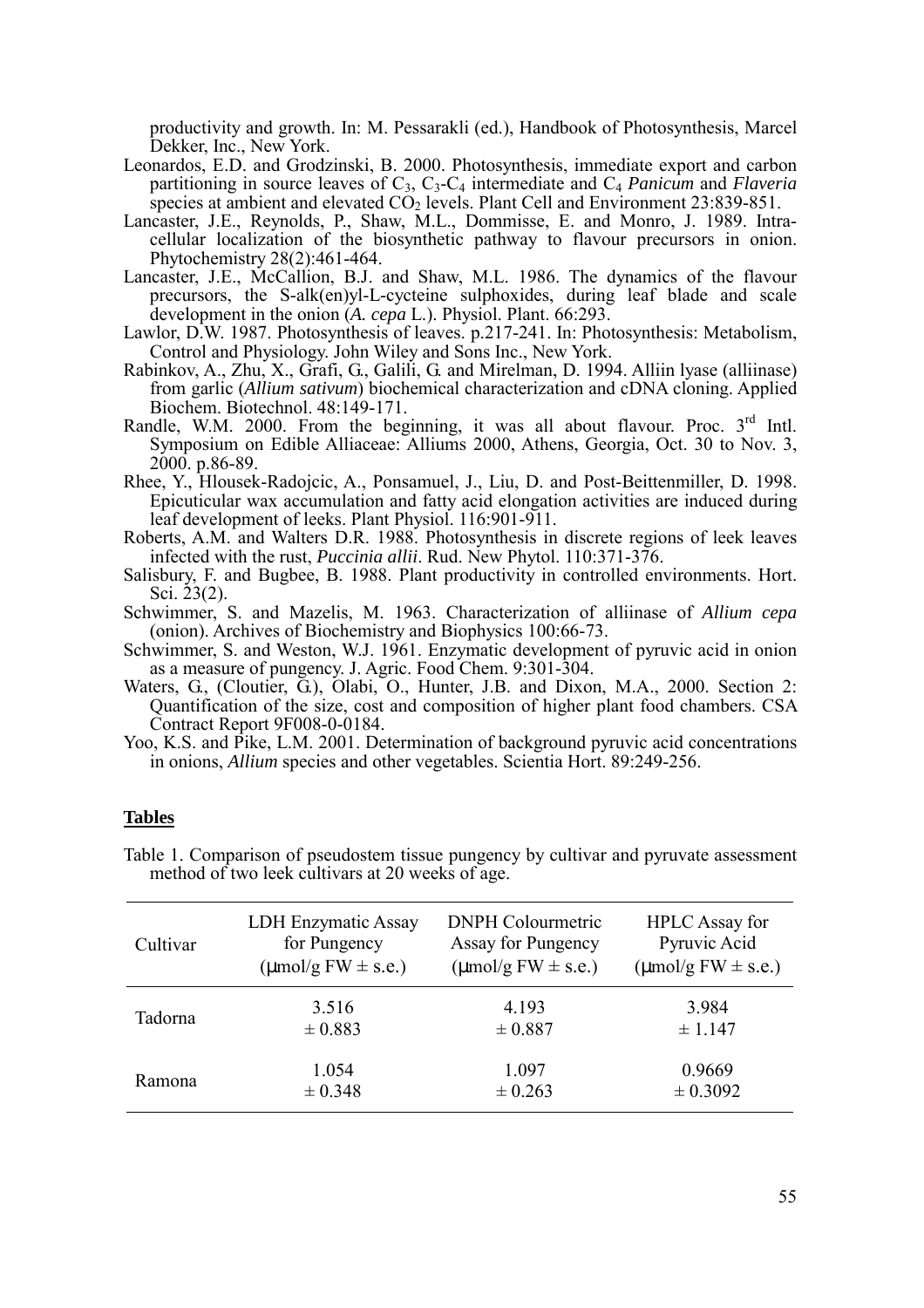# **Figures**



Fig. 1. Photosynthesis and Transpiration of Leek Leaves at 20°C (○ Tadorna, □ Ramona) and  $27^{\circ}$ C ( $\bullet$  Tadorna,  $\blacksquare$  Ramona).